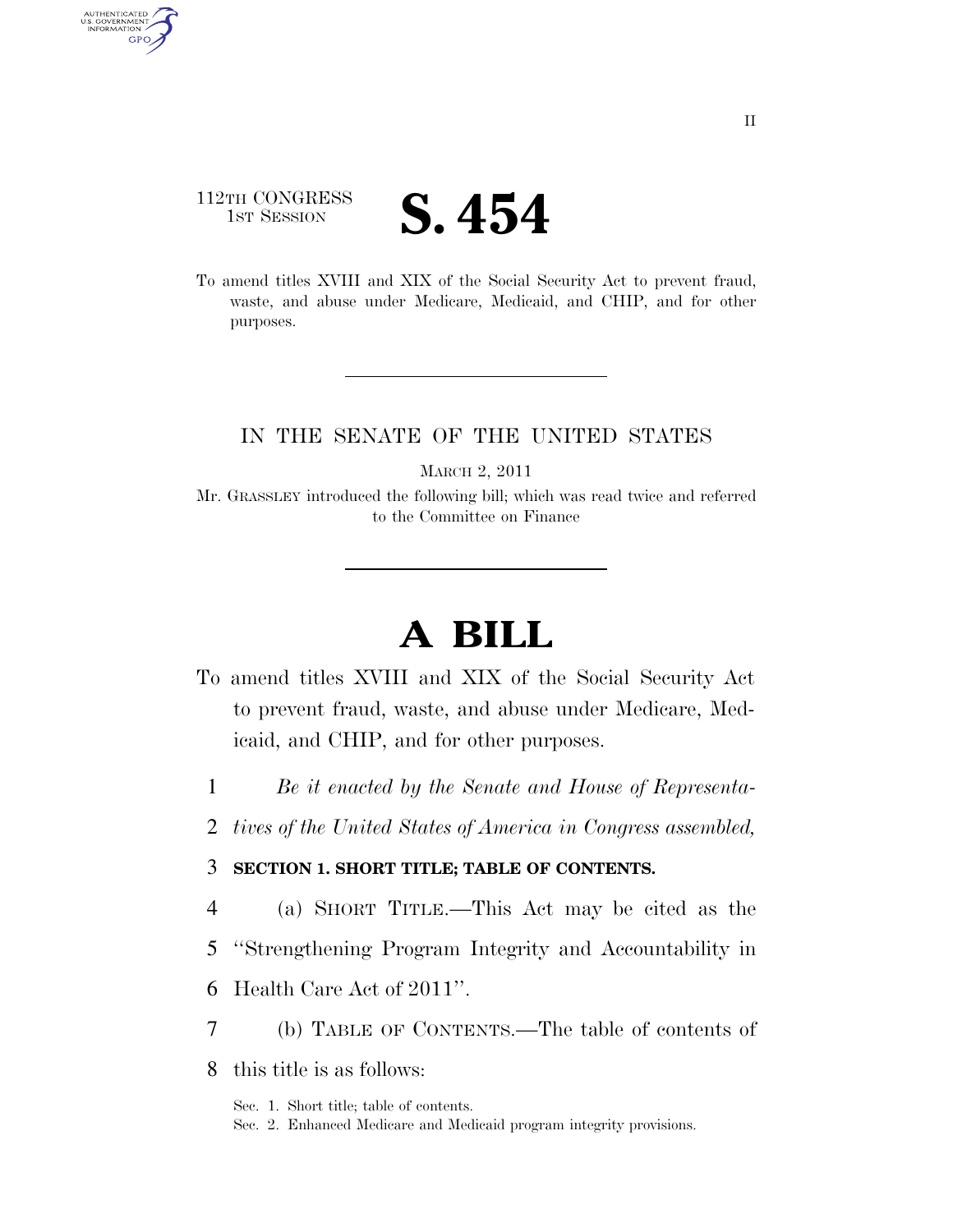- Sec. 3. Requirements for the transmission of management implication reports by the HHS OIG.
- Sec. 4. Medical ID theft information sharing program and clearinghouse.
- Sec. 5. Permissive exclusion from Federal health care programs expanded to individuals and entities affiliated with sanctioned entities.
- Sec. 6. Public availability of Medicare claims data.
- Sec. 7. Medicaid exclusion from participation relating to certain ownership, control, and management affiliations.
- Sec. 8. Payment for illegal unapproved drugs.
- Sec. 9. Requiring individuals or entities that participate in or conduct activities under Federal health care programs to comply with certain Congressional requests.

## 1 **SEC. 2. ENHANCED MEDICARE AND MEDICAID PROGRAM**  2 **INTEGRITY PROVISIONS.**

3 (a) MANDATORY SUSPENSION OF MEDICARE AND 4 MEDICAID PAYMENTS PENDING INVESTIGATION OF 5 CREDIBLE ALLEGATIONS OF FRAUD.—Section  $1862(0)(1)$ 6 of the Social Security Act  $(42 \text{ U.S.C. } 1395y(0)(1))$  is 7 amended by striking ''may'' and inserting ''shall''.

 (b) EXTENSION OF NUMBER OF DAYS IN WHICH MEDICARE CLAIMS ARE REQUIRED TO BE PAID IN ORDER TO PREVENT OR COMBAT FRAUD, WASTE, OR 11 ABUSE.—

- 12 (1) PART A CLAIMS.—Section  $1816(c)(2)$  of the 13 Social Security Act  $(42 \text{ U.S.C. } 1395h(e)(2))$  is 14 amended—
- 15 (A) in subparagraph  $(B)(ii)(V)$ , by striking 16 "with respect" and inserting "subject to sub-17 paragraph (D), with respect"; and

18 (B) by adding at the end the following new 19 subparagraph: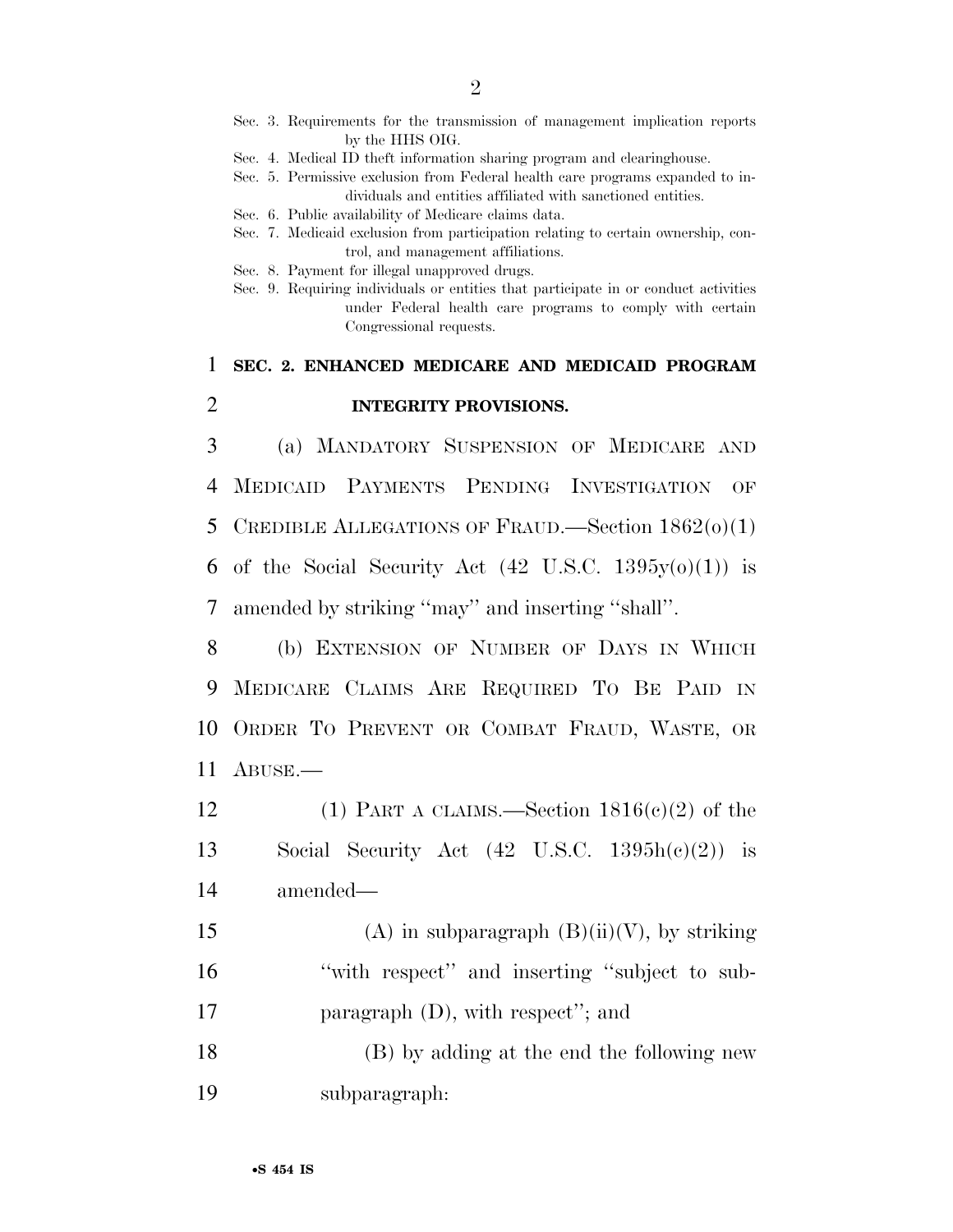| $\mathbf{1}$   | $\lq\lq$ (D)(i) Upon a determination by the Sec-         |
|----------------|----------------------------------------------------------|
| $\overline{2}$ | retary that there is a likelihood of fraud, waste,       |
| 3              | or abuse involving a particular category of pro-         |
| $\overline{4}$ | viders of services or suppliers, categories of pro-      |
| 5              | viders of services or suppliers in a certain geo-        |
| 6              | graphic area, or individual providers of services        |
| 7              | or suppliers, the Secretary shall extend the             |
| 8              | number of calendar days described in subpara-            |
| 9              | graph $(B)(ii)(V)$ to-                                   |
| 10             | "(I) up to $365$ calendar days with re-                  |
| 11             | spect to claims submitted by—                            |
| 12             | "(aa) categories of providers of                         |
| 13             | services or suppliers; or                                |
| 14             | "(bb) categories of providers of                         |
| 15             | services or suppliers in a certain geo-                  |
| 16             | graphic area; or                                         |
| 17             | $\lq\lq$ (II) such time that the Secretary de-           |
| 18             | termines is necessary to ensure that the                 |
| 19             | claims with respect to individual providers              |
| 20             | of services or suppliers are clean claims.               |
| 21             | "(ii) During the extended period of time                 |
| 22             | under subclauses $(I)$ and $(II)$ of clause $(ii)$ , the |
| 23             | Secretary shall engage in heightened scrutiny of         |
| 24             | claims, such as prepayment review and other              |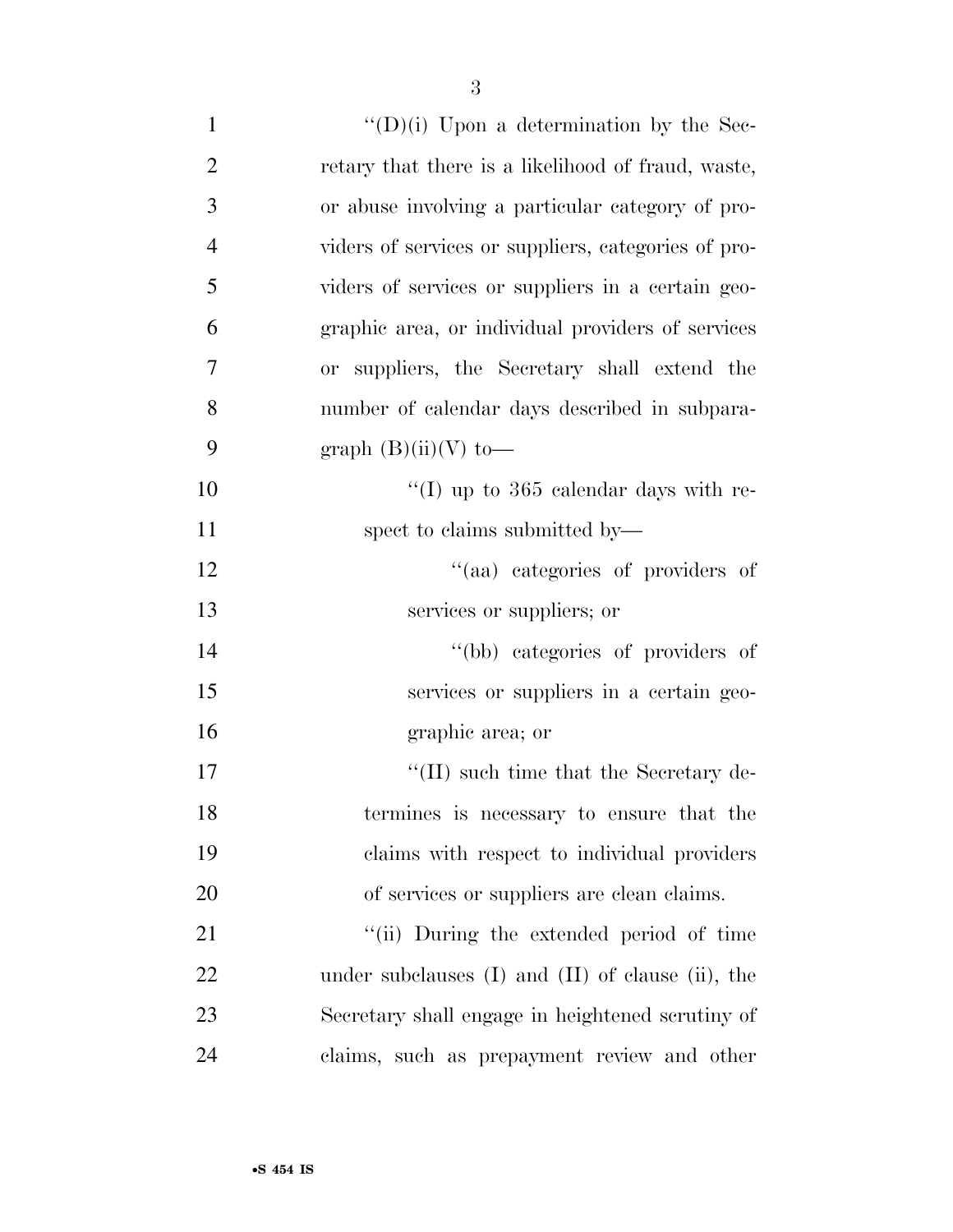methods the Secretary determines to be appro-priate.

3 ''(iii) Not later than 90 days after the date of enactment of this subparagraph and not less than annually thereafter, the Inspector General of the Department of Health and Human Serv- ices shall submit to the Secretary a report con- taining recommendations with respect to the application of this subparagraph and section  $1842(c)(2)(D)$ . Not later than 60 days after re- ceiving such a report, the Secretary shall sub- mit to the Inspector General a written response to the recommendations contained in the report.

 $''(iv)$  There shall be no administrative or judicial review under section 1869, section 1878, or otherwise of the implementation of this subparagraph by the Secretary.''.

18 (2) PART B CLAIMS.—Section  $1842(c)(2)$  of the 19 Social Security Act  $(42 \text{ U.S.C. } 1395u(c)(2))$  is amended—

21 (A) in subparagraph  $(B)(ii)(V)$ , by striking 22 "with respect" and inserting "subject to sub-23 paragraph (D), with respect"; and

 (B) by adding at the end the following new subparagraph: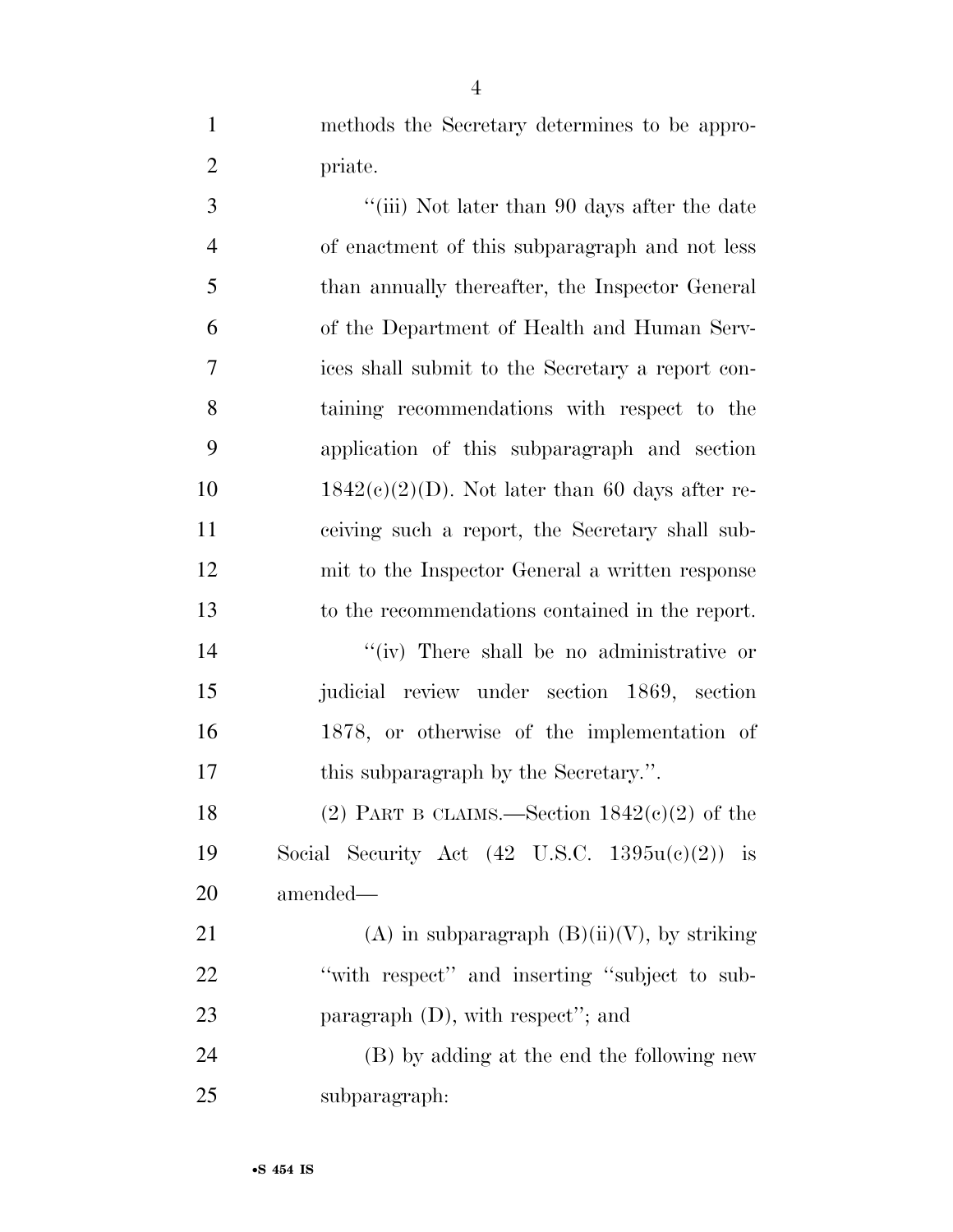| $\mathbf{1}$   | $\lq\lq$ (D)(i) Upon a determination by the Sec-         |
|----------------|----------------------------------------------------------|
| $\overline{2}$ | retary that there is a likelihood of fraud, waste,       |
| 3              | or abuse involving a particular category of pro-         |
| $\overline{4}$ | viders of services or suppliers, categories of pro-      |
| 5              | viders of services or suppliers in a certain geo-        |
| 6              | graphic area, or individual providers of services        |
| 7              | or suppliers, the Secretary shall extend the             |
| 8              | number of calendar days described in subpara-            |
| 9              | graph $(B)(ii)(V)$ to-                                   |
| 10             | "(I) up to $365$ calendar days with re-                  |
| 11             | spect to claims submitted by—                            |
| 12             | "(aa) categories of providers of                         |
| 13             | services or suppliers; or                                |
| 14             | "(bb) categories of providers of                         |
| 15             | services or suppliers in a certain geo-                  |
| 16             | graphic area; or                                         |
| 17             | $\lq\lq$ (II) such time that the Secretary de-           |
| 18             | termines is necessary to ensure that the                 |
| 19             | claims with respect to individual providers              |
| 20             | of services or suppliers are clean claims.               |
| 21             | "(ii) During the extended period of time                 |
| 22             | under subclauses $(I)$ and $(II)$ of clause $(ii)$ , the |
| 23             | Secretary shall engage in heightened scrutiny of         |
| 24             | claims, such as prepayment review and other              |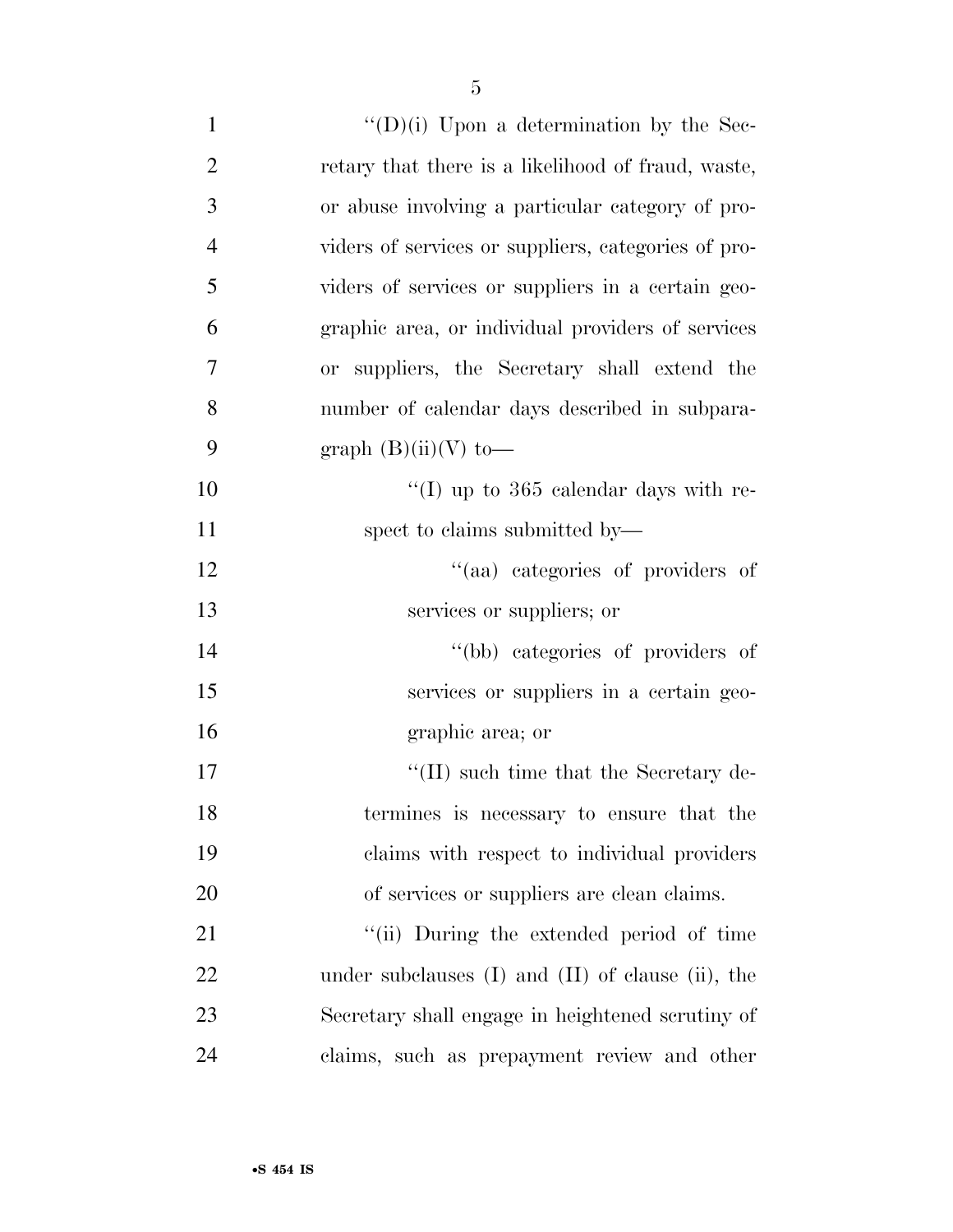| $\mathbf{1}$   | methods the Secretary determines to be appro-     |
|----------------|---------------------------------------------------|
| $\overline{2}$ | priate.                                           |
| 3              | "(iii) There shall be no administrative or        |
| $\overline{4}$ | judicial review under section 1869, section       |
| 5              | 1878, or otherwise of the implementation of       |
| 6              | this subparagraph by the Secretary.".             |
| $\overline{7}$ | $(3)$ EFFECTIVE DATE.—                            |
| 8              | (A) IN GENERAL.—The amendments made               |
| 9              | by this subsection shall take effect on the date  |
| 10             | that is 6 months after the date of the enact-     |
| 11             | ment of this Act.                                 |
| 12             | (B) EXPEDITING IMPLEMENTATION.—The                |
| 13             | Secretary shall promulgate regulations to carry   |
| 14             | out the amendments made by this subsection        |
| 15             | which may be effective and final immediately on   |
| 16             | an interim basis as of the date of publication of |
| 17             | the interim final regulation. If the Secretary    |
| 18             | provides for an interim final regulation, the     |
| 19             | Secretary shall provide for a period of public    |
| 20             | comment on such regulation after the date of      |
| 21             | publication. The Secretary may change or revise   |
| 22             | such regulation after completion of the period    |
| 23             | of public comment.                                |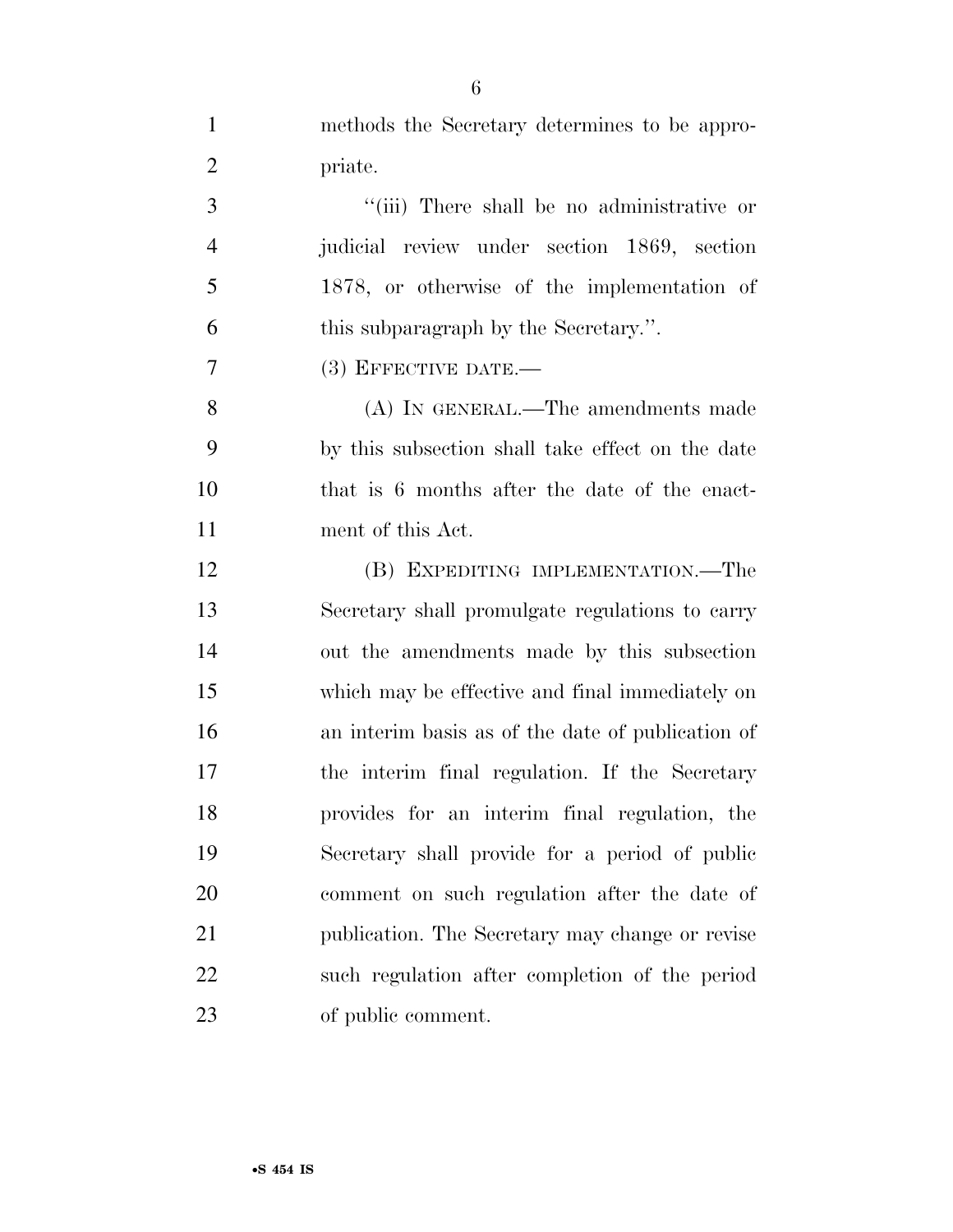# **SEC. 3. REQUIREMENTS FOR THE TRANSMISSION OF MAN- AGEMENT IMPLICATION REPORTS BY THE HHS OIG.**

 Section 1128J of the Social Security Act (42 U.S.C. 1320a–7k) is amended by adding at the end the following new subsection:

 ''(f) TRANSMISSION OF MANAGEMENT IMPLICATION REPORTS BY THE HHS OIG.—

9 "(1) CONGRESSIONAL NOTIFICATION.—Not later than 30 days after the transmission by the In- spector General of the Department of Health and Human Services to another agency of the Depart- ment of Health and Human Services of a manage- ment implication report, the Inspector General shall notify the relevant committees of Congress of such transmission.

17 ''(2) SECRETARIAL RESPONSE.—The Secretary shall respond to a management implication report transmitted under paragraph (1) not later than 90 days after such transmission.

21 "(3) RELEVANT COMMITTEES OF CONGRESS DEFINED.—In this subsection, the term 'relevant committees of Congress' means the Committees on Ways and Means and Energy and Commerce of the House of Representatives and the Committee on Fi-nance of the Senate.''.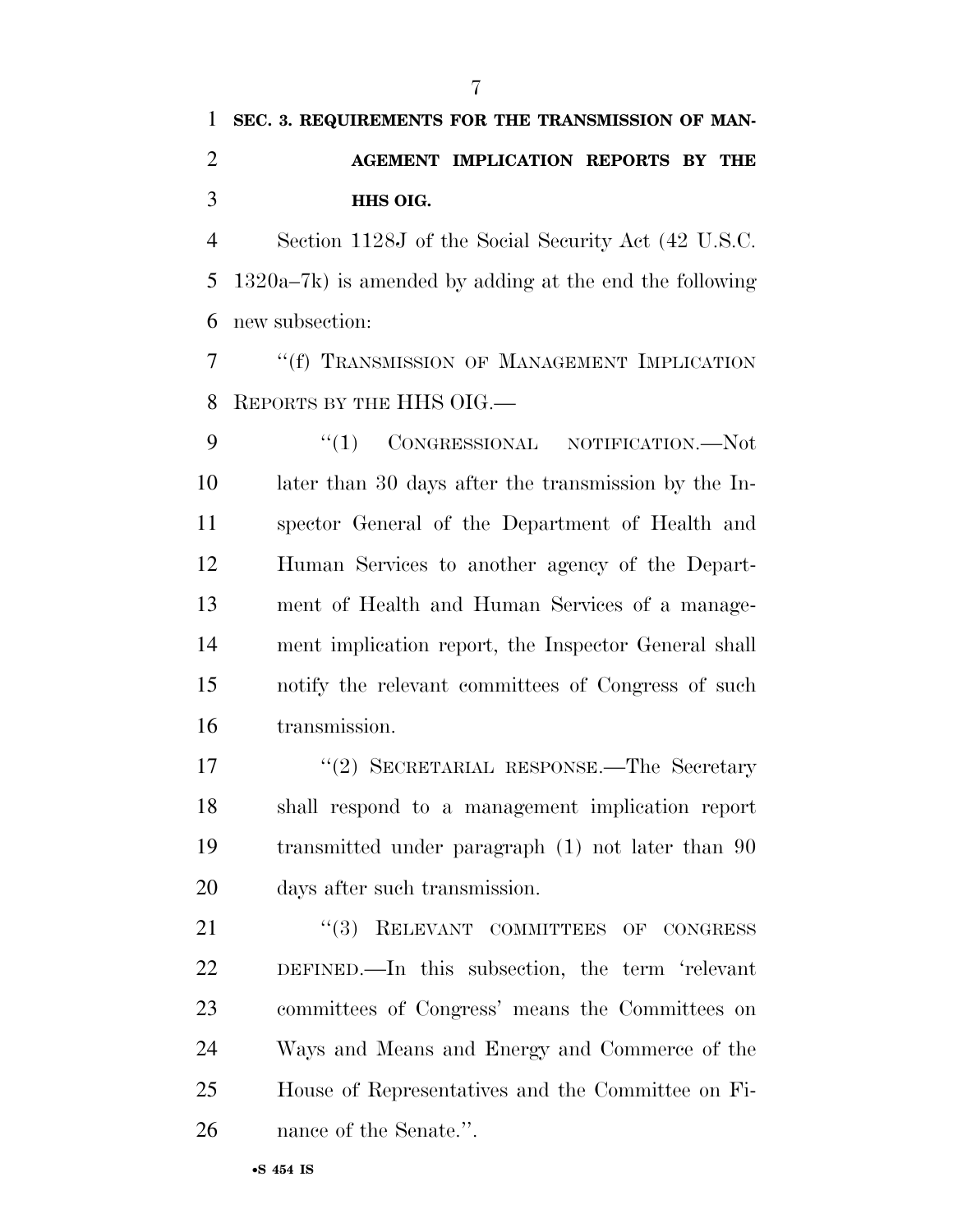## **SEC. 4. MEDICAL ID THEFT INFORMATION SHARING PRO-GRAM AND CLEARINGHOUSE.**

 (a) ESTABLISHMENT.—Not later than 24 months after the date of enactment of this Act, the Secretary of Health and Human Services (in this section referred to as the ''Secretary''), acting through the Administrator of the Centers for Medicare & Medicaid Services and in co- ordination with the Chairman of the Federal Trade Com- mission, shall establish an information sharing program regarding beneficiary medical ID theft under the pro- grams under titles XVIII, XIX, and XXI of the Social Se- curity Act (in this section referred to as the ''program''). (b) CONTENTS OF PROGRAM.—The program shall in-clude—

 (1) the establishment of methods to identify and detect relevant warning signs of medical ID theft;

 (2) the establishment of appropriate responses to such warning signs that would mitigate and pre-vent beneficiary medical ID theft; and

 (3) the development of a detailed plan to up- date the program as appropriate, taking into consid- eration such warning signs and appropriate re-sponses.

•**S 454 IS** (c) ESTABLISHMENT OF CLEARINGHOUSE.—The Secretary, in coordination with the Chairman of the Fed-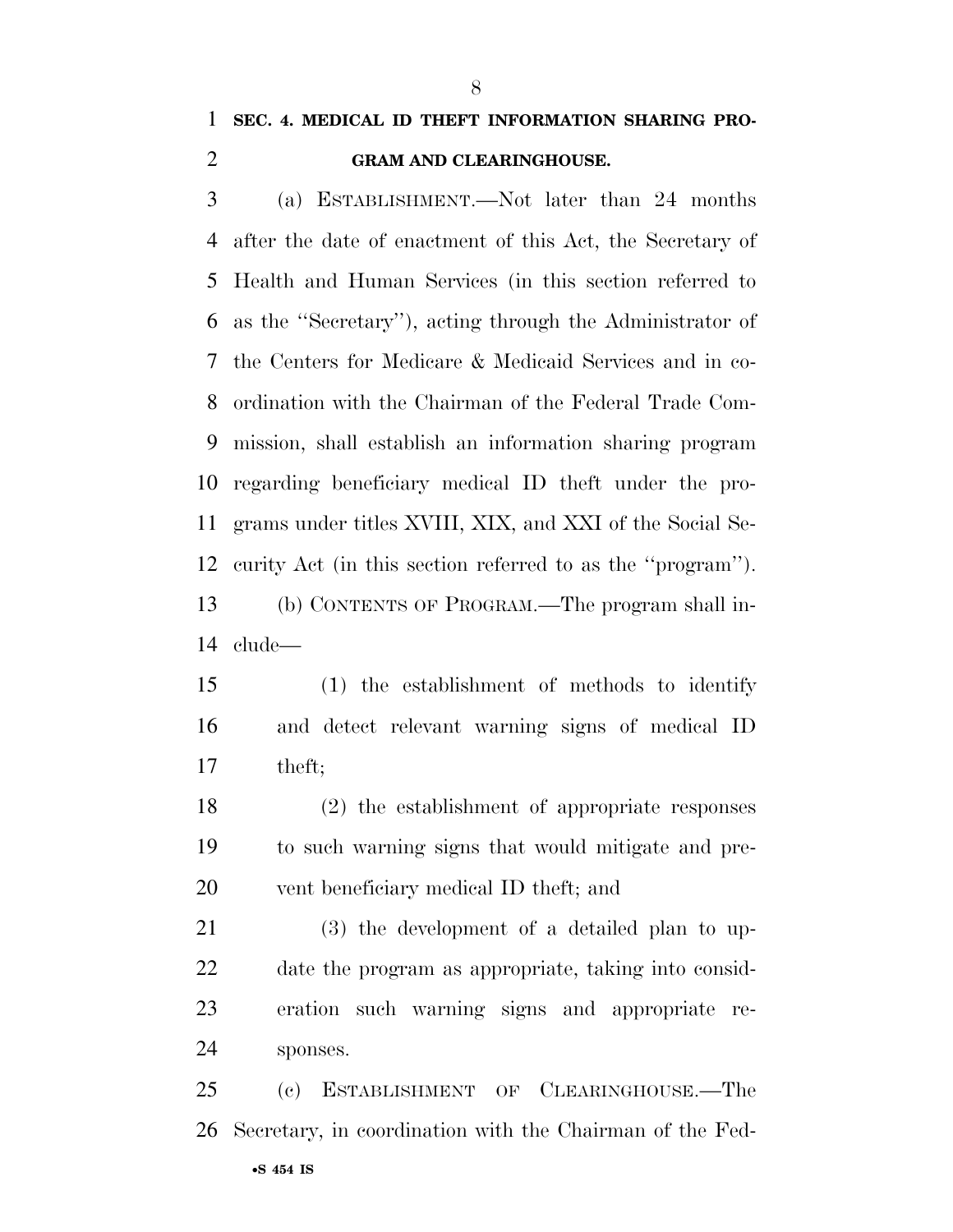eral Trade Commission, shall establish a clearinghouse at the Centers for Medicare & Medicaid Services that collects reports of ID theft against beneficiaries under the pro- grams under titles XVIII, XIX, and XXI of the Social Se- curity Act from the Federal Trade Commission and other sources determined appropriate by the Secretary. Such clearinghouse shall be used to fight medical ID theft against beneficiaries and to prevent the improper payment of claims under such programs. **SEC. 5. PERMISSIVE EXCLUSION FROM FEDERAL HEALTH CARE PROGRAMS EXPANDED TO INDIVID- UALS AND ENTITIES AFFILIATED WITH SANC- TIONED ENTITIES.**  Section 1128(b)(15) of the Social Security Act (42 15 U.S.C.  $1320a-7(b)(15)$  is amended to read as follows: 16 "(15) INDIVIDUALS OR ENTITIES AFFILIATED WITH A SANCTIONED ENTITY.—(A) Any of the fol- lowing:  $\frac{1}{10}$   $\frac{1}{2}$   $\frac{1}{2}$   $\frac{1}{2}$   $\frac{1}{2}$   $\frac{1}{2}$   $\frac{1}{2}$   $\frac{1}{2}$   $\frac{1}{2}$   $\frac{1}{2}$   $\frac{1}{2}$   $\frac{1}{2}$   $\frac{1}{2}$   $\frac{1}{2}$   $\frac{1}{2}$   $\frac{1}{2}$   $\frac{1}{2}$   $\frac{1}{2}$   $\frac{1}{2}$   $\frac{1}{2}$   $\frac{1}{2}$   $\frac{1}{2}$  ''(I) is a person with an ownership or control interest (as defined in section 22 1124(a)(3)) in a sanctioned entity or an affiliated entity of such sanctioned entity (or was a person with such an interest at the time of any of the conduct that formed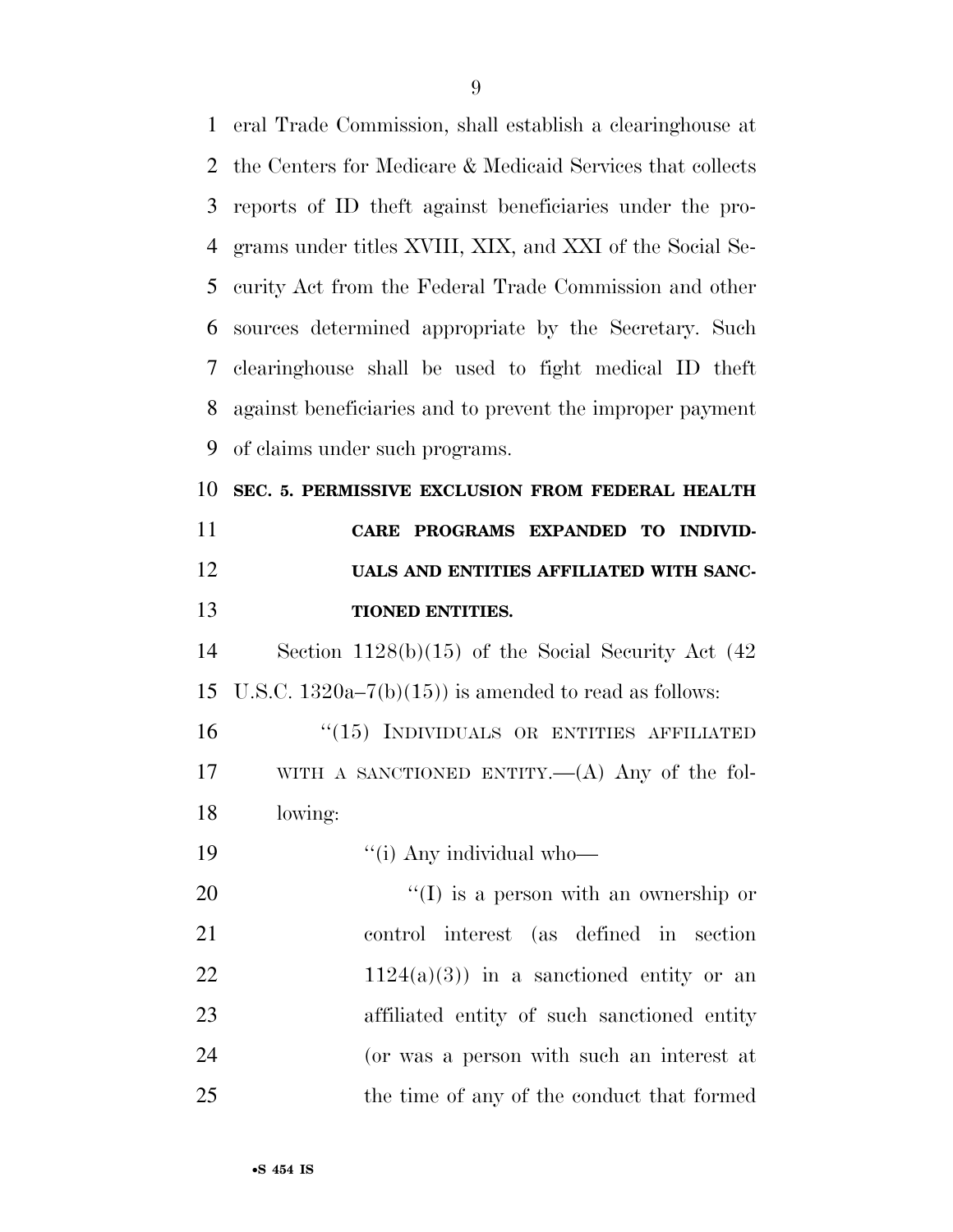| $\mathbf{1}$   | a basis for the conviction or exclusion de-          |
|----------------|------------------------------------------------------|
| $\overline{2}$ | scribed in subparagraph $(B)$ ); and                 |
| 3              | "(II) knows or should know (as de-                   |
| $\overline{4}$ | fined in section $1128A(i)(7)$ (or knew or           |
| 5              | should have known) of such conduct.                  |
| 6              | "(ii) Any individual who is an officer or            |
| 7              | managing employee (as defined in section             |
| 8              | $1126(b)$ ) of a sanctioned entity or affiliated en- |
| 9              | tity of such sanctioned entity (or was such an       |
| 10             | officer or managing employee at the time of any      |
| 11             | of the conduct that formed a basis for the con-      |
| 12             | viction or exclusion described in subparagraph       |
| 13             | (B)).                                                |
| 14             | "(iii) Any affiliated entity of a sanctioned         |
| 15             | entity.                                              |
| 16             | "(B) For purposes of this paragraph, the term        |
| 17             | 'sanctioned entity' means an entity-                 |
| 18             | "(i) that has been convicted of any offense"         |
| 19             | described in subsection (a) or in paragraph $(1)$ ,  |
| <b>20</b>      | $(2)$ , or $(3)$ of this subsection; or              |
| 21             | "(ii) that has been excluded from partici-           |
| 22             | pation under a program under title XVIII or          |
| 23             | under a State health care program.                   |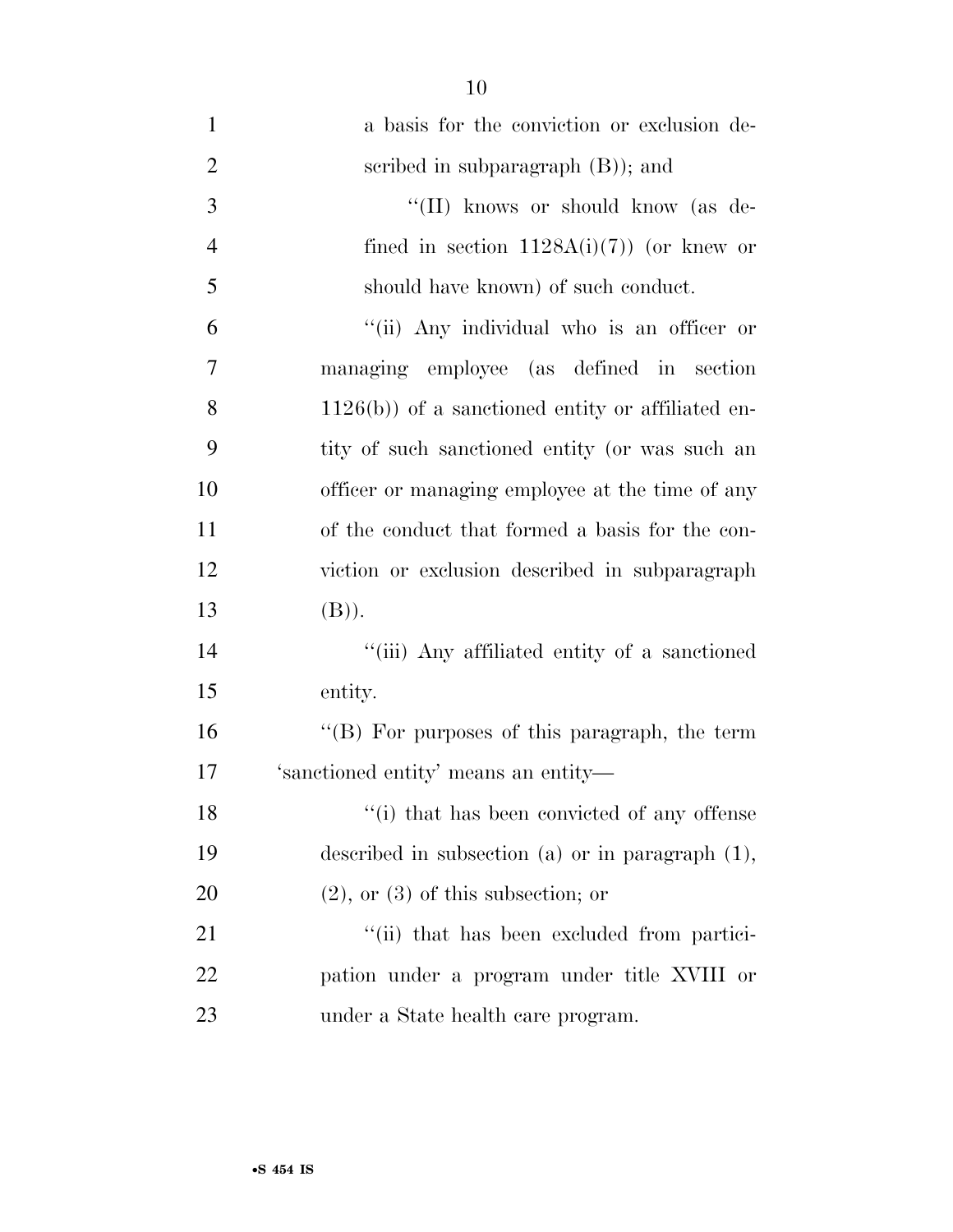| $\mathbf{1}$   | $"({\rm C})(i)$ For purposes of this paragraph, the                |
|----------------|--------------------------------------------------------------------|
| $\overline{2}$ | term 'affiliated entity' means, with respect to a                  |
| 3              | sanctioned entity—                                                 |
| $\overline{4}$ | $\lq(1)$ an entity affiliated with such sanc-                      |
| 5              | tioned entity; and                                                 |
| 6              | $\rm ^{\prime \prime}(II)$ an entity that was so affiliated at the |
| 7              | time of any of the conduct that formed the                         |
| 8              | basis for the conviction or exclusion described                    |
| 9              | in subparagraph (B).                                               |
| 10             | "(ii) For purposes of clause (i), an entity                        |
| 11             | shall be treated as affiliated with another entity                 |
| 12             | $if$ —                                                             |
| 13             | $\lq(1)$ one of the entities is a person                           |
| 14             | with an ownership or control interest (as                          |
| 15             | defined in section $1124(a)(3)$ in the other                       |
| 16             | entity (or had such an interest at the time                        |
| 17             | of any of the conduct that formed a basis                          |
| 18             | for the conviction or exclusion described in                       |
| 19             | subparagraph $(B)$ );                                              |
| 20             | $\lq\lq$ (II) there is a person with an owner-                     |
| 21             | ship or control interest (as defined in sec-                       |
| 22             | tion $1124(a)(3)$ in both entities (or had                         |
| 23             | such an interest at the time of any of the                         |
| 24             | conduct that formed a basis for the convic-                        |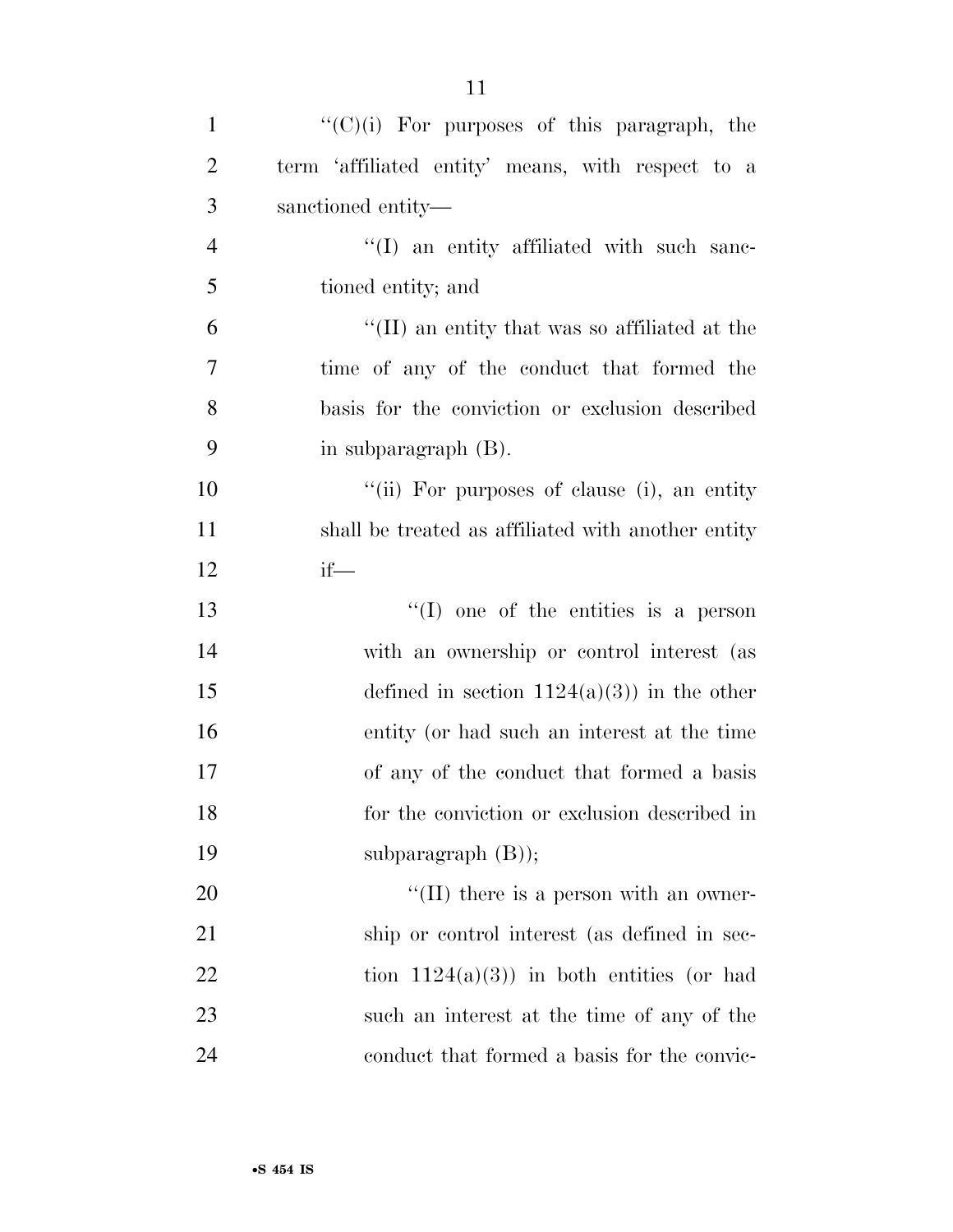| $\mathbf{1}$   | tion or exclusion described in subpara-                  |
|----------------|----------------------------------------------------------|
| $\overline{2}$ | graph $(B)$ ; or                                         |
| 3              | "(III) there is a person who is an offi-                 |
| $\overline{4}$ | cer or managing employee (as defined in                  |
| 5              | section $1126(b)$ of both entities (or was               |
| 6              | such an officer or managing employee at                  |
| $\overline{7}$ | the time of any of the conduct that formed               |
| 8              | a basis for the conviction or exclusion de-              |
| 9              | scribed in subparagraph $(B)$ .".                        |
| 10             | SEC. 6. PUBLIC AVAILABILITY OF MEDICARE CLAIMS DATA.     |
| 11             | Section 1128J of the Social Security Act (42 U.S.C.      |
| 12             | $1320a-7k$ , as amended by section 3, is amended by add- |
| 13             | ing at the end the following new subsection:             |
| 14             | "(g) PUBLIC AVAILABILITY OF MEDICARE CLAIMS              |
| 15             | DATA.                                                    |
| 16             | " $(1)$ IN GENERAL.—The Secretary shall, to the          |
| 17             | extent consistent with applicable information, pri-      |
| 18             | vacy, security, and disclosure laws, including the       |
| 19             | regulations promulgated under the Health Insurance       |
| <b>20</b>      | Portability and Accountability Act of 1996 and sec-      |
| 21             | tion 552a of title 5, United States Code, make avail-    |
| 22             | able to the public claims and payment data of the        |
| 23             | Department of Health and Human Services related          |
| 24             | to title XVIII, including data on payments made to       |
| 25             | any provider of services or supplier under such title.   |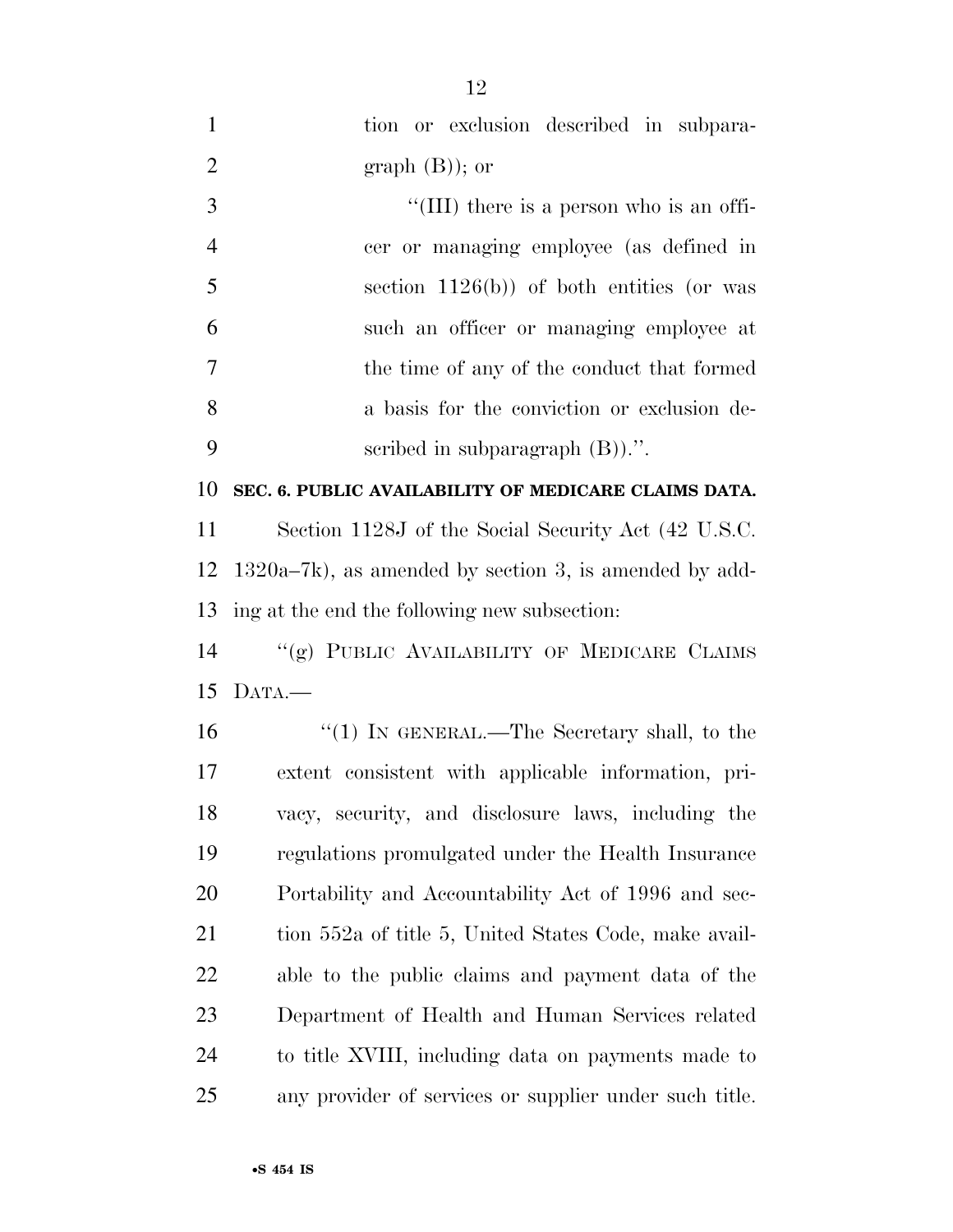| $\mathbf{1}$   | "(2) IMPLEMENTATION.—Not later than De-                 |
|----------------|---------------------------------------------------------|
| $\overline{2}$ | cember 31, 2012, the Secretary shall promulgate         |
| 3              | regulations to carry out this subsection.".             |
| $\overline{4}$ | SEC. 7. MEDICAID EXCLUSION FROM PARTICIPATION RE-       |
| 5              | LATING TO CERTAIN OWNERSHIP, CONTROL,                   |
| 6              | AND MANAGEMENT AFFILIATIONS.                            |
| 7              | Section $1902(a)$ of the Social Security Act (42 U.S.C. |
| 8              | $1396a(a)$ is amended—                                  |
| 9              | $(1)$ by striking "and" at the end of paragraph         |
| 10             | (82);                                                   |
| 11             | $(2)$ by striking the period at the end of para-        |
| 12             | graph $(83)$ and inserting "; and"; and                 |
| 13             | $(3)$ by inserting after paragraph $(83)$ the fol-      |
| 14             | lowing new paragraph:                                   |
| 15             | $\cdot$ (84) provide that the State agency described    |
| 16             | in paragraph (9) exclude, with respect to a period,     |
| 17             | any individual or entity from participation in the      |
| 18             | program under the State plan if such individual or      |
| 19             | entity owns, controls, or manages an entity that (or    |
| 20             | if such entity is owned, controlled, or managed by an   |
| 21             | individual or entity that)—                             |
| 22             | "(A) has unpaid overpayments (as defined                |
| 23             | by the Secretary) under this title during such          |
| 24             | period determined by the Secretary or the State         |
| 25             | agency to be delinquent;                                |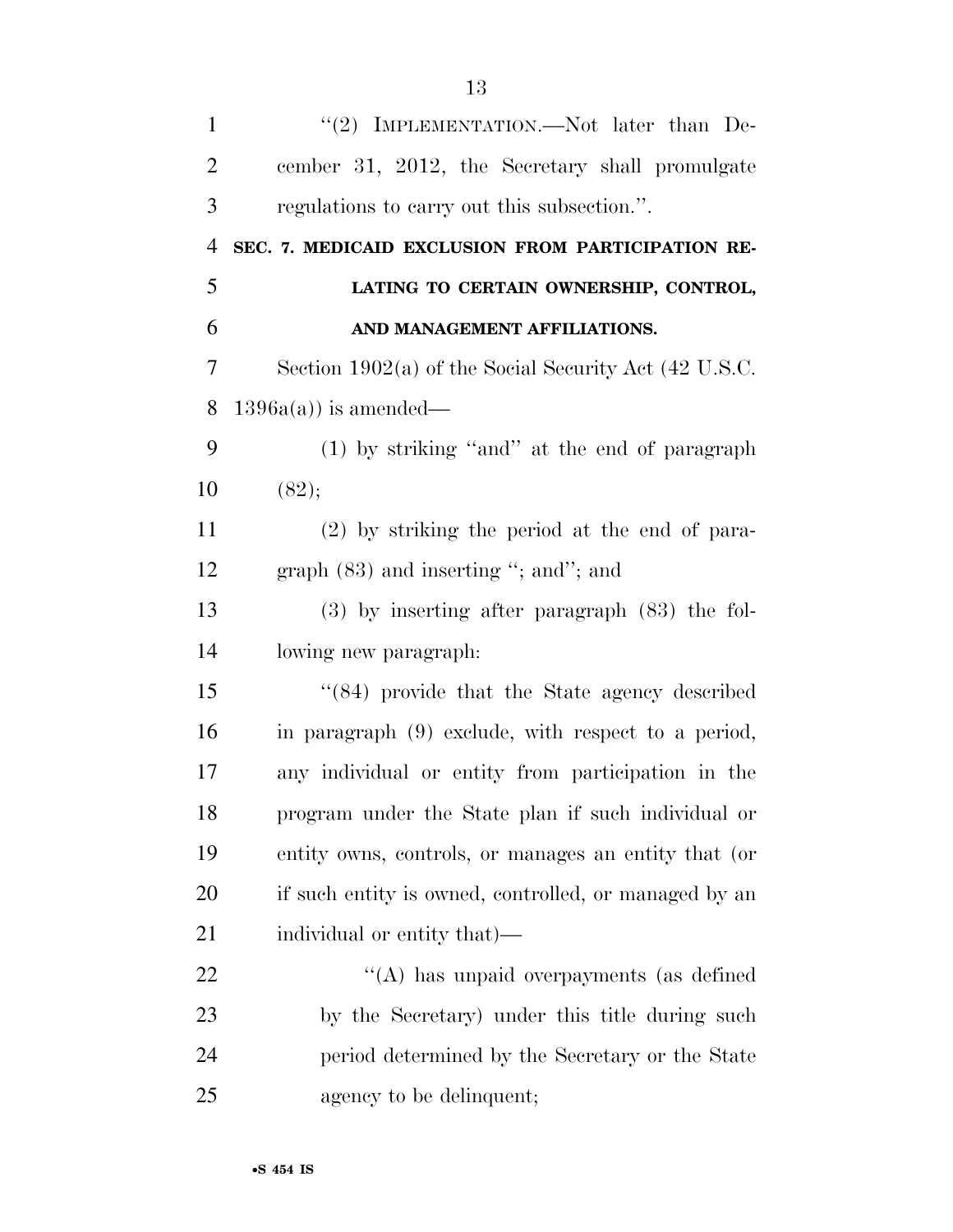$\langle$  (B) is suspended or excluded from par- ticipation under or whose participation is termi- nated under this title during such period; or ''(C) is affiliated with an individual or enti- ty that has been suspended or excluded from participation under this title or whose participa- tion is terminated under this title during such period.''.

#### **SEC. 8. PAYMENT FOR ILLEGAL UNAPPROVED DRUGS.**

 (a) FINDINGS.—Congress finds that each year, the Medicaid program under title XIX of the Social Security Act (42 U.S.C. 1396 et seq.) pays millions of dollars in reimbursement for covered outpatient drugs that are not approved by the Food and Drug Administration under a new drug application under section 505(b) of the Federal Food, Drug, and Cosmetic Act (21 U.S.C. 355(b)) or an abbreviated new drug application under section 505(j) of such Act, or that such drug is not subject to such section or section 512 due to the application of section 201(p) 20 of such Act  $(21 \text{ U.S.C. } 321(p))$ .

 (b) LISTING OF DRUGS AND DEVICES.—Section 510 of the Federal Food, Drug and Cosmetic Act (21 U.S.C. 360) is amended—

24 (1) in subsection  $(j)(1)(B)$ —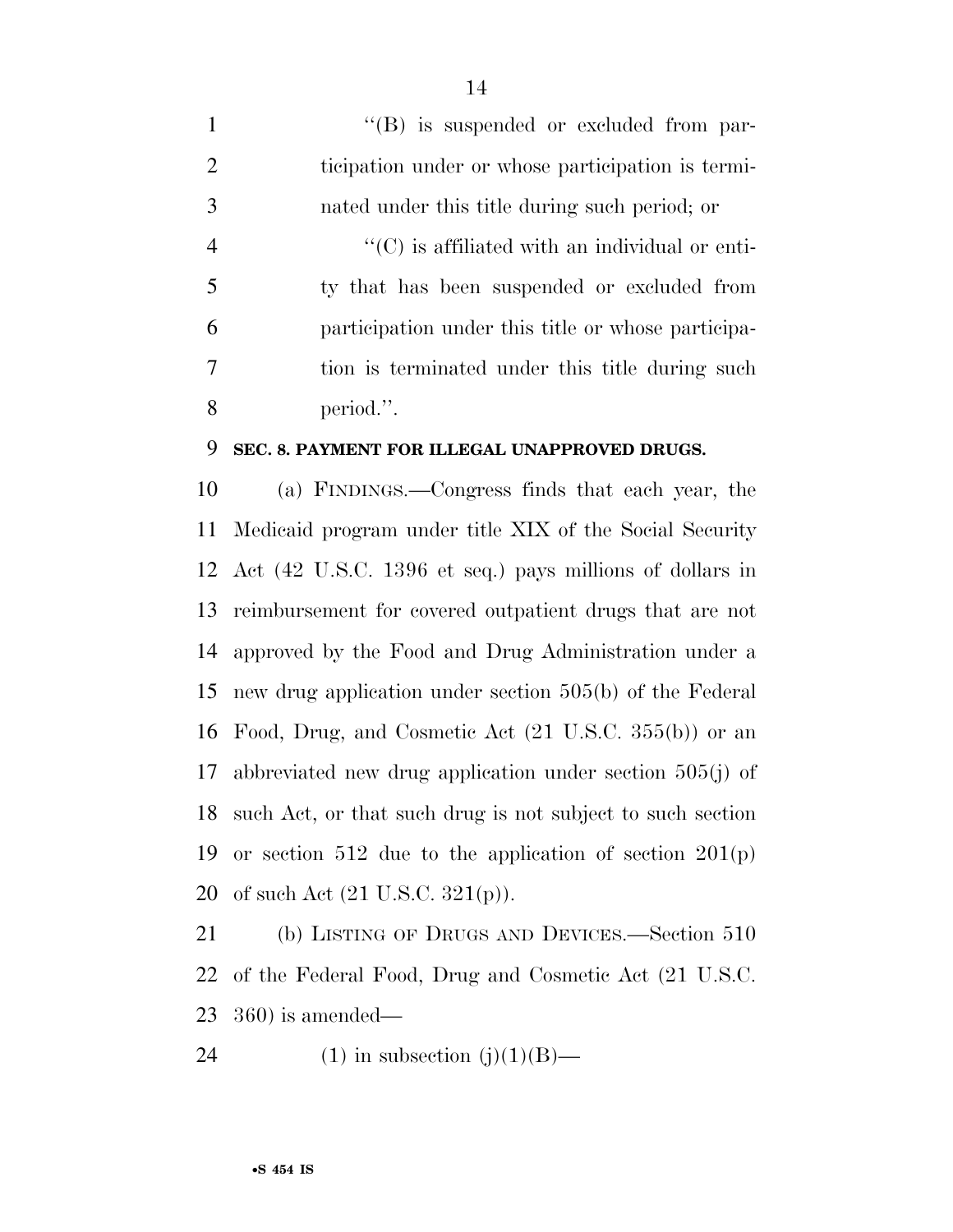| $\mathbf{1}$   | $(A)$ in clause (i), by inserting "in the case      |
|----------------|-----------------------------------------------------|
| $\overline{2}$ | of a drug, the authority under this Act that        |
| 3              | does not require such drug to be subject to sec-    |
| $\overline{4}$ | tion $505$ and section $512$ ," after "labeling for |
| 5              | such drug or device,"; and                          |
| 6              | $(B)$ in clause (ii), by inserting ", in the        |
| 7              | case of a drug, the authority under this Act        |
| 8              | that does not require such drug to be subject to    |
| 9              | section 505 and section 512," after "the label"     |
| 10             | and package insert for such drug or device";        |
| 11             | and                                                 |
| 12             | $(2)$ in subsection $(f)$ —                         |
| 13             | $(A)$ by striking " $(f)$ The Secretary" and in-    |
| 14             | serting the following:                              |
| 15             | "(f) INSPECTION BY PUBLIC OF REGISTRATION.—         |
| 16             | " $(1)$ IN GENERAL.—The Secretary"; and             |
| 17             | (B) by adding at the end the following new          |
| 18             | paragraph:                                          |
| 19             | $``(2)$ LIST OF DRUGS THAT ARE NOT APPROVED         |
| <b>20</b>      | UNDER SECTION 505 OR 512.—Not later than Janu-      |
| 21             | ary 1, 2012, the Secretary shall make available to  |
| 22             | the public on the Internet Web site of the Food and |
| 23             | Drug Administration a list that includes, for each  |
| 24             | drug described in subsection $(j)(1)(B)$ —          |
| 25             | $\lq\lq$ the drug;                                  |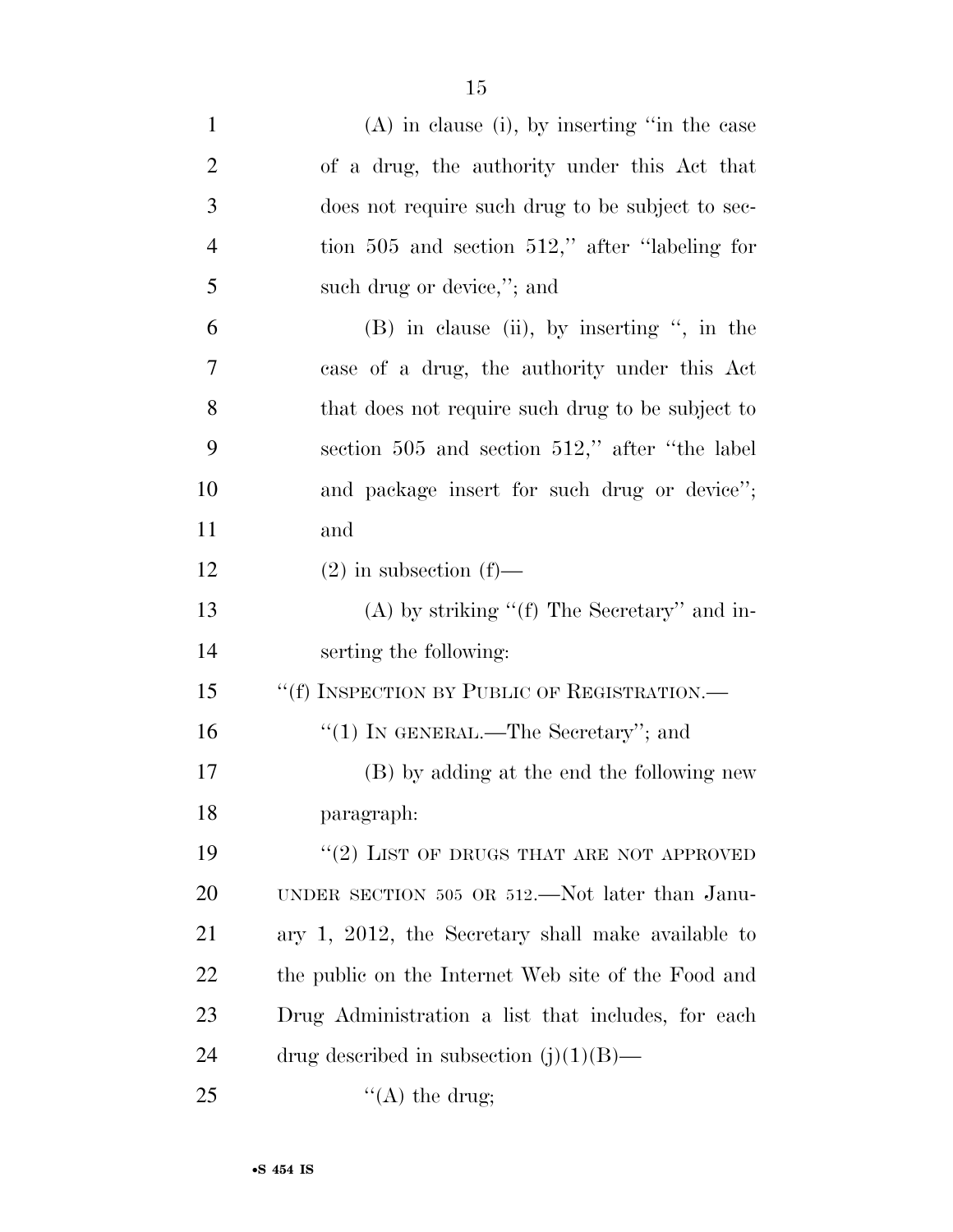1 ''(B) the person who listed such drug; and  $\langle ^{\prime}(C) \rangle$  the authority under this Act that does not require such drug to be subject to sec- tion 505 and section 512, as provided by such person in such list.''.

 (c) PAYMENT FOR COVERED OUTPATIENT DRUGS.— Section 1927 of the Social Security Act (42 U.S.C. 1396r– 8) is amended by inserting at the end the following new subsection:

 ''(l) CONDITION.—Beginning January 1, 2012, no State shall make any payment under this section for any covered outpatient drug unless such State first verifies with the Food and Drug Administration that such covered outpatient drug has been approved by the Food and Drug Administration under a new drug application under sec- tion 505(b) of the Federal Food, Drug, and Cosmetic Act (21 U.S.C. 355(b)) or an abbreviated new drug application under section 505(j) of such Act, or that such drug is not subject to such section or section 512 due to the applica-20 tion of section  $201(p)$  of such Act  $(21 \text{ U.S.C. } 321(p))$ . The Secretary shall have the authority to proscribe regulations to create an information sharing protocol to allow States to verify that a covered outpatient drug has been approved by the Food and Drug Administration.''.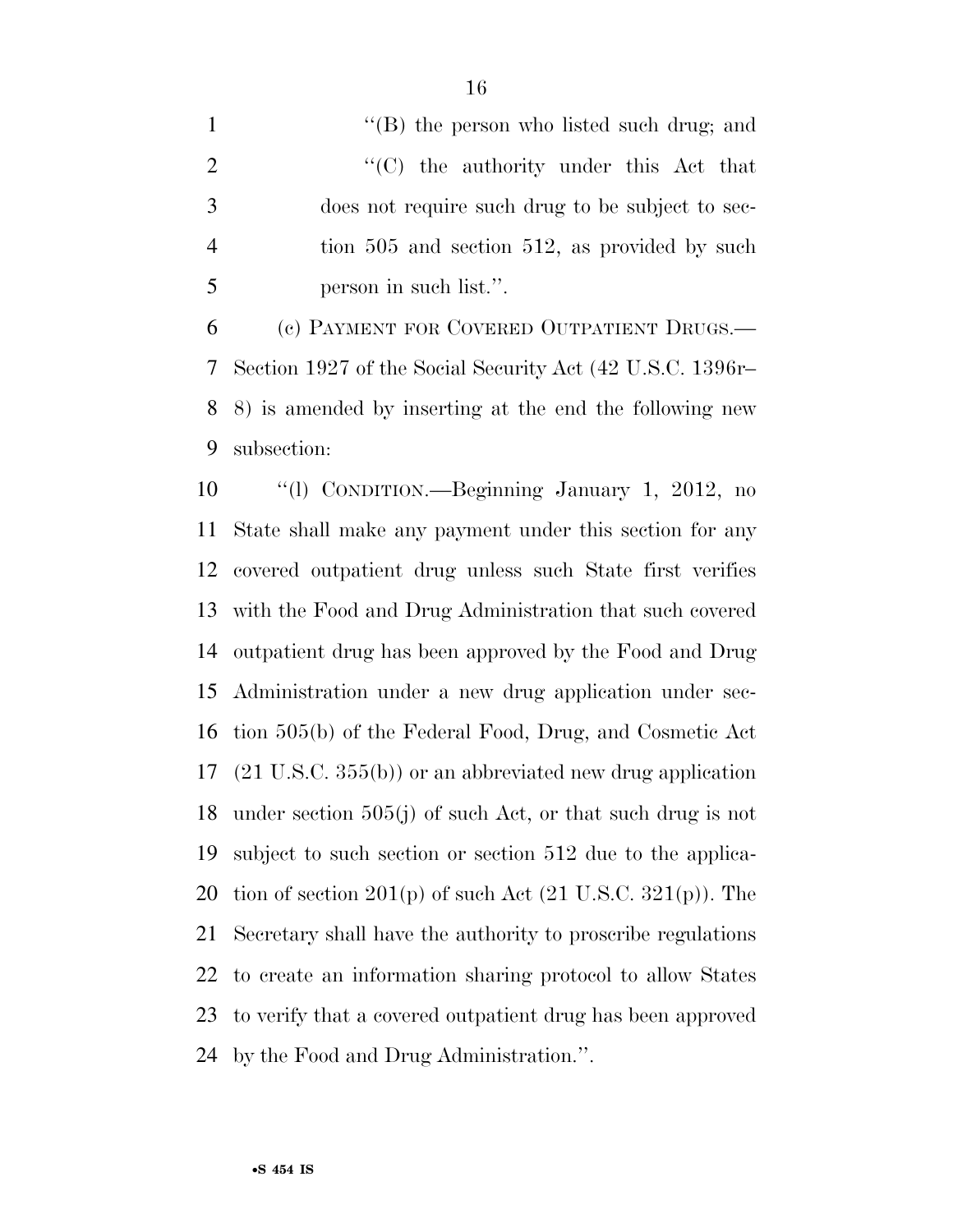| 1 SEC. 9. REQUIRING INDIVIDUALS OR ENTITIES THAT PAR- |
|-------------------------------------------------------|
| TICIPATE IN OR CONDUCT ACTIVITIES                     |
| UNDER FEDERAL HEALTH CARE PROGRAMS                    |
| TO COMPLY WITH CERTAIN CONGRESSIONAL                  |
| <b>REQUESTS.</b>                                      |
|                                                       |

 (a) IN GENERAL.—Section 1128J of the Social Secu- rity Act (42 U.S.C. 1320a–7k), as amended by section 6, is amended by adding at the end the following new sub-section:

**''**(h) COMPLIANCE WITH CERTAIN REQUESTS BY IN- DIVIDUALS AND ENTITIES THAT PARTICIPATE IN OR CONDUCT ACTIVITIES UNDER FEDERAL HEALTH CARE PROGRAMS.—

14 "(1) IN GENERAL.—Any individual or entity that participates in or conducts activities under a Federal health care program (as defined in section 1128B(f)) shall, as a condition of such participation or such conduct, comply (at a time and in a manner specified by the Chairman or ranking member) with any request submitted by the Chairman or the rank- ing member of a relevant committee of Congress to the individual or entity for the following:

- 23 "(A) Documents.
- 24  $"$ (B) Information.
- 25 "'(C) Interviews.